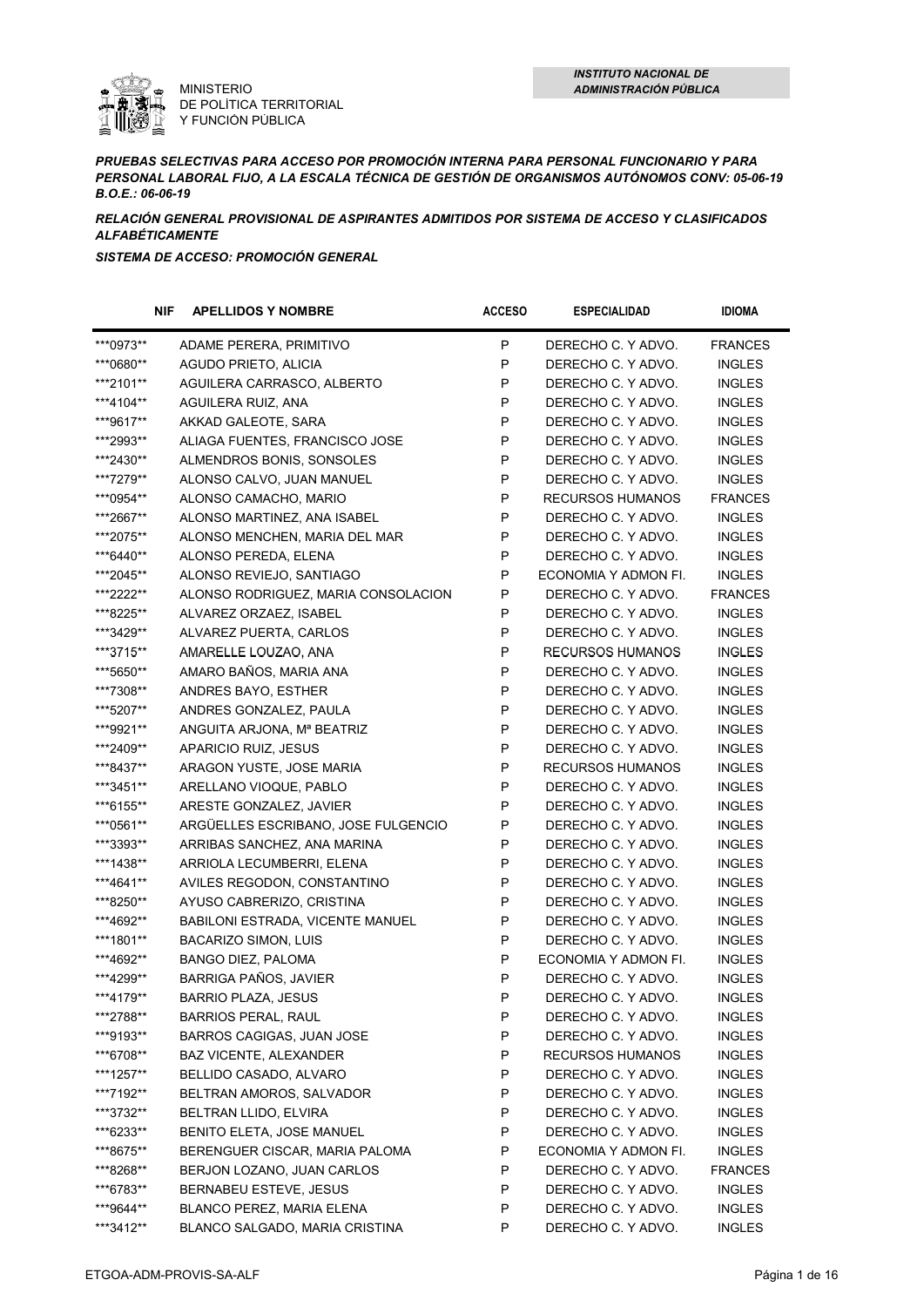

*PRUEBAS SELECTIVAS PARA ACCESO POR PROMOCIÓN INTERNA PARA PERSONAL FUNCIONARIO Y PARA PERSONAL LABORAL FIJO, A LA ESCALA TÉCNICA DE GESTIÓN DE ORGANISMOS AUTÓNOMOS CONV: 05-06-19 B.O.E.: 06-06-19*

*RELACIÓN GENERAL PROVISIONAL DE ASPIRANTES ADMITIDOS POR SISTEMA DE ACCESO Y CLASIFICADOS ALFABÉTICAMENTE*

| <b>NIF</b> | <b>APELLIDOS Y NOMBRE</b>              | <b>ACCESO</b> | <b>ESPECIALIDAD</b>     | <b>IDIOMA</b>  |
|------------|----------------------------------------|---------------|-------------------------|----------------|
| ***1034**  | BLAZQUEZ HERNANDEZ, YOLANDA            | P             | DERECHO C. Y ADVO.      | <b>INGLES</b>  |
| ***8162**  | BRAVO TENZA, RAUL JESUS                | P             | DERECHO C. Y ADVO.      | <b>INGLES</b>  |
| ***8567**  | BUENACHE FERNANDEZ, GEMMA              | P             | ECONOMIA Y ADMON FI.    | <b>INGLES</b>  |
| ***7278**  | BUENDIA BALLESTER, MARIA DOLORES       | P             | DERECHO C. Y ADVO.      | <b>INGLES</b>  |
| ***5036**  | BUENDIA CARLOS, MARCELA                | P             | DERECHO C. Y ADVO.      | <b>INGLES</b>  |
| ***1908**  | BUSTO CORNEJO, AVELINO                 | P             | DERECHO C. Y ADVO.      | <b>INGLES</b>  |
| ***4691**  | CABALLERO SANCHEZ, RAQUEL              | P             | DERECHO C. Y ADVO.      | <b>INGLES</b>  |
| ***8885**  | CABANILLAS VAZQUEZ, VALENTIN           | P             | DERECHO C. Y ADVO.      | <b>INGLES</b>  |
| ***9910**  | CALVO PEREZ, JOSE RAMON                | P             | DERECHO C. Y ADVO.      | <b>INGLES</b>  |
| ***8995**  | CAMPOS CUARTERO, AURORA                | P             | DERECHO C. Y ADVO.      | <b>INGLES</b>  |
| ***8835**  | CARBO ROS, JOSE                        | P             | DERECHO C. Y ADVO.      | <b>FRANCES</b> |
| ***0051**  | CARRASCAL PASTOR, EDUARDO HUGO         | P             | DERECHO C. Y ADVO.      | <b>INGLES</b>  |
| ***8543**  | CARRION ALCARAZ, MARIA JOSE            | P             | DERECHO C. Y ADVO.      | <b>INGLES</b>  |
| ***6464**  | CASADO DE PABLOS, YOLANDA              | P             | DERECHO C. Y ADVO.      | <b>INGLES</b>  |
| ***2556**  | CASADO DE LA RUBIA, MIRYAM             | P             | DERECHO C. Y ADVO.      | <b>INGLES</b>  |
| ***3552**  | CASCON ROJO, MIRIAM                    | P             | DERECHO C. Y ADVO.      | <b>INGLES</b>  |
| ***8821**  | CASTRO ESTEVEZ, JOSE                   | P             | DERECHO C. Y ADVO.      | <b>INGLES</b>  |
| ***2222**  | CASTRO LOPEZ, MARIA INMACULADA         | P             | DERECHO C. Y ADVO.      | <b>INGLES</b>  |
| ***9088**  | <b>CASTRO PRIETO, MARTA</b>            | P             | DERECHO C. Y ADVO.      | <b>INGLES</b>  |
| ***5685**  | CASTRO RODRIGUEZ, MARIA LUISA          | P             | DERECHO C. Y ADVO.      | <b>FRANCES</b> |
| ***9021**  | CAYO VILAR, VLADIMIR                   | P             | RECURSOS HUMANOS        | <b>FRANCES</b> |
| ***2340**  | CENALMOR LOPEZ, FRANCISCO              | P             | DERECHO C. Y ADVO.      | <b>INGLES</b>  |
| ***1506**  | CERECEDA MARTINEZ, MARIA FRANCISCA     | P             | DERECHO C. Y ADVO.      | <b>INGLES</b>  |
| ***7172**  | CHACON RUIZ, ROSA MARIA                | P             | DERECHO C. Y ADVO.      | <b>FRANCES</b> |
| ***7591**  | CHAMORRO ALONSO, ANA ISABEL            | P             | DERECHO C. Y ADVO.      | <b>FRANCES</b> |
| ***3422**  | CHANA MARTIN, PATRICIA                 | P             | DERECHO C. Y ADVO.      | <b>INGLES</b>  |
| ***3118**  | CHAPELA BERNARDEZ, ALBERTO             | P             | ECONOMIA Y ADMON FI.    | <b>INGLES</b>  |
| ***9236**  | CONESA DE LOS RIOS, SERGIO             | P             | DERECHO C. Y ADVO.      | <b>INGLES</b>  |
| ***8886**  | CONTRERAS ALVAREZ, SONIA               | P             | DERECHO C. Y ADVO.      | <b>INGLES</b>  |
| ***0478**  | CORDERO BENAVIDES, MARIA CRISTINA      | P             | DERECHO C. Y ADVO.      | <b>INGLES</b>  |
| ***7764**  | CORES ABALO, ANA                       | P             | DERECHO C. Y ADVO.      | <b>INGLES</b>  |
| ***8826**  | <b>CORTES RAMOS, JOSE</b>              | P             | DERECHO C. Y ADVO.      | <b>INGLES</b>  |
| ***6197**  | CUBEL YUSTE, CARMEN MARIA              | P             | DERECHO C. Y ADVO.      | <b>INGLES</b>  |
| ***0744**  | CUBO ALCAZAR, MARIA CARMEN             | P             | DERECHO C. Y ADVO.      | <b>INGLES</b>  |
| ***8020**  | CUELLAR CERRILLO, BEATRIZ              | P             | DERECHO C. Y ADVO.      | <b>INGLES</b>  |
| ***0467**  | CUENCA DIAZ, ENRIQUE ANTONIO DE        | P             | DERECHO C. Y ADVO.      | <b>INGLES</b>  |
| ***7389**  | DAMAS DAMAS, RAFAEL                    | P             | DERECHO C. Y ADVO.      | <b>INGLES</b>  |
| ***9666**  | DEDE LLISO, IRENE                      | P             | DERECHO C. Y ADVO.      | <b>INGLES</b>  |
| ***1767**  | DELGADO MOLINA, MARIA DEL ROCIO        | P             | DERECHO C. Y ADVO.      | <b>INGLES</b>  |
| ***8208**  | DIAZ MARTIN, LEON                      | P             | DERECHO C. Y ADVO.      | <b>INGLES</b>  |
| ***0998**  | DIAZ PATON, CRISTINA P.                | Ρ             | DERECHO C. Y ADVO.      | <b>INGLES</b>  |
| ***9345**  | DIEZ DE LA VEGA, FROILAN               | Ρ             | DERECHO C. Y ADVO.      | <b>FRANCES</b> |
| ***4967**  | DUARTE VAZQUEZ, PEDRO LUIS             | Ρ             | <b>RECURSOS HUMANOS</b> | <b>FRANCES</b> |
| ***0888**  | DURAN CID, ELENA                       | Ρ             | DERECHO C. Y ADVO.      | <b>INGLES</b>  |
| ***0008**  | ESCRIBANO FERNANDEZ, LAURA             | Ρ             | DERECHO C. Y ADVO.      | <b>INGLES</b>  |
| ***8730**  | ESCUDERO LEGORBURU, SUSANA AUXILIADORA | P             | DERECHO C. Y ADVO.      | <b>INGLES</b>  |
| ***2281**  | ESPALLARGAS CONTIN, MARIA              | P             | DERECHO C. Y ADVO.      | <b>INGLES</b>  |
|            |                                        |               |                         |                |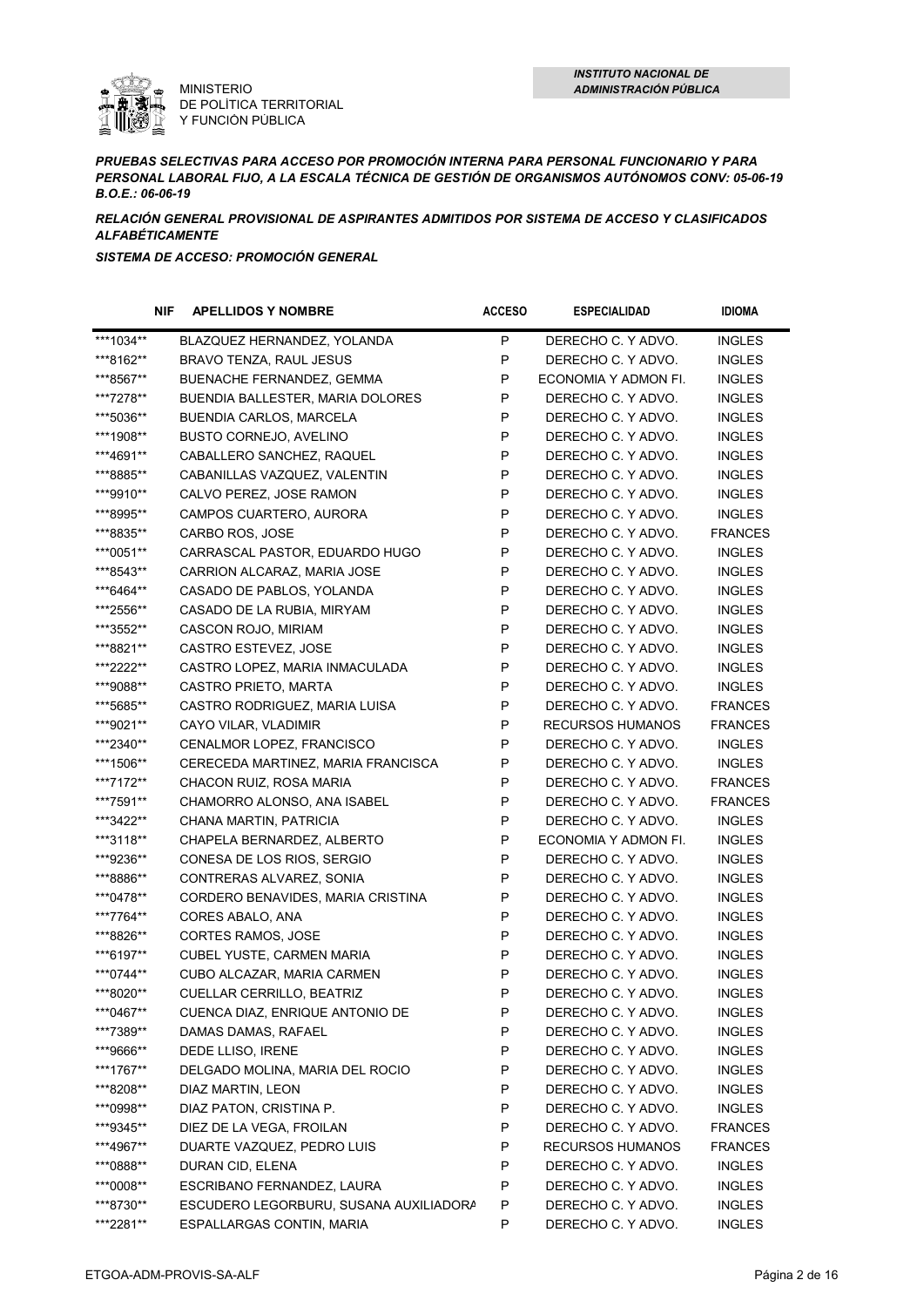

*PRUEBAS SELECTIVAS PARA ACCESO POR PROMOCIÓN INTERNA PARA PERSONAL FUNCIONARIO Y PARA PERSONAL LABORAL FIJO, A LA ESCALA TÉCNICA DE GESTIÓN DE ORGANISMOS AUTÓNOMOS CONV: 05-06-19 B.O.E.: 06-06-19*

*RELACIÓN GENERAL PROVISIONAL DE ASPIRANTES ADMITIDOS POR SISTEMA DE ACCESO Y CLASIFICADOS ALFABÉTICAMENTE*

| <b>NIF</b>             | <b>APELLIDOS Y NOMBRE</b>                                  | <b>ACCESO</b> | <b>ESPECIALIDAD</b>                           | <b>IDIOMA</b>                   |
|------------------------|------------------------------------------------------------|---------------|-----------------------------------------------|---------------------------------|
| ***6207**              | ESPETON JIMENEZ, JULIAN                                    | P             | <b>RECURSOS HUMANOS</b>                       | <b>INGLES</b>                   |
| ***2744**              | FERNANDEZ BORREGO, PEDRO                                   | P             | DERECHO C. Y ADVO.                            | <b>INGLES</b>                   |
| ***8919**              | FERNANDEZ CARDEÑA, LORENA                                  | $\mathsf{P}$  | DERECHO C. Y ADVO.                            | <b>INGLES</b>                   |
| ***0355**              | FERNANDEZ DOMINGUEZ, LAURA                                 | $\mathsf{P}$  | DERECHO C. Y ADVO.                            | <b>FRANCES</b>                  |
| ***3895**              | FERNANDEZ JABONERO, JESUS                                  | P             | DERECHO C. Y ADVO.                            | <b>FRANCES</b>                  |
| ***0192**              | FERNANDEZ MUÑIZ, ELENA                                     | $\mathsf{P}$  | DERECHO C. Y ADVO.                            | <b>INGLES</b>                   |
| ***4109**              | FERNANDEZ-POLANCO IÑIGUEZ DE LA TORRE, M                   | $\mathsf{P}$  | DERECHO C. Y ADVO.                            | <b>INGLES</b>                   |
| ***9842**              | FERNANDEZ-VIAGAS, PALOMA                                   | P             | DERECHO C. Y ADVO.                            | <b>INGLES</b>                   |
| ***7237**              | FERRER CAMUS, JULIO                                        | P             | DERECHO C. Y ADVO.                            | <b>INGLES</b>                   |
| ***2726**              | FERRER MARTINEZ, ANA MARIA                                 | P             | <b>RECURSOS HUMANOS</b>                       | <b>INGLES</b>                   |
| ***4041**              | FLOREZ GONZALEZ, JUAN JOSE                                 | P             | DERECHO C. Y ADVO.                            | <b>INGLES</b>                   |
| ***3333**              | FRANCISCO GONZALEZ, PABLO DE                               | P             | DERECHO C. Y ADVO.                            | <b>INGLES</b>                   |
| ***3836**              | FRANCO MARQUEZ, VICENTE                                    | P             | DERECHO C. Y ADVO.                            | <b>FRANCES</b>                  |
| ***1220**              | FRESNO DE MARCOS, MARIA PILAR                              | P             | DERECHO C. Y ADVO.                            | <b>INGLES</b>                   |
| ***3246**              | FRIGINAL GUTIERREZ, INES JOSE                              | P             | DERECHO C. Y ADVO.                            | <b>INGLES</b>                   |
| ***0779**              | GAJDA SANCHEZ, STEFAN                                      | P             | ECONOMIA Y ADMON FI.                          | <b>INGLES</b>                   |
| ***5936**              | GALAN FERNANDEZ, JULIAN                                    | P             | DERECHO C. Y ADVO.                            | <b>FRANCES</b>                  |
| ***2818**              | <b>GALAN LARIOS, JUAN ANTONIO</b>                          | P             | ECONOMIA Y ADMON FI.                          | <b>INGLES</b>                   |
| ***6668**              | GALINDOS REYES, LAURA PILAR                                | P             | DERECHO C. Y ADVO.                            | <b>INGLES</b>                   |
| ***7005**              | GALLARDO CARDADOR, JUAN                                    | P             | DERECHO C. Y ADVO.                            | <b>INGLES</b>                   |
| ***8935**              | <b>GARCIA BIEDMA, LAURA</b>                                | P             | DERECHO C. Y ADVO.                            | <b>INGLES</b>                   |
| ***8430**              | GARCIA CALDERAT, MARIA DEL SOL                             | P             | DERECHO C. Y ADVO.                            | <b>INGLES</b>                   |
| ***2314**              | GARCIA CASTELBON, OLIVIA                                   | P             | ECONOMIA Y ADMON FI.                          | <b>INGLES</b>                   |
| ***3056**              | GARCIA ESCOBAR, JUAN LUCAS                                 | P             | DERECHO C. Y ADVO.                            | <b>INGLES</b>                   |
| ***4977**              | <b>GARCIA FIGUEIRAS, ENRIQUE</b>                           | P             | DERECHO C. Y ADVO.                            | <b>INGLES</b>                   |
| ***9569**              | GARCIA GARCIA, DANIEL FRANCISCO                            | P             | <b>RECURSOS HUMANOS</b>                       | <b>INGLES</b>                   |
| ***5005**              | <b>GARCIA GOMEZ, ANTONIO</b>                               | P             | DERECHO C. Y ADVO.                            | <b>FRANCES</b>                  |
| ***2454**              | <b>GARCIA GOMEZ, CRISTINA</b>                              | P             | ECONOMIA Y ADMON FI.                          | <b>INGLES</b>                   |
| ***0538**              | GARCIA JIMENEZ, MARIA YOLANDA                              | P             | DERECHO C. Y ADVO.                            | <b>INGLES</b>                   |
| ***2815**              | <b>GARCIA MARTINEZ, MARIO</b>                              | $\sf P$       | DERECHO C. Y ADVO.                            | <b>INGLES</b>                   |
| ***5343**              | <b>GARCIA MARTINEZ, SANTOS</b>                             | $\sf P$       | DERECHO C. Y ADVO.                            | <b>INGLES</b>                   |
| ***3505**              | <b>GARCIA MATEOS, JUAN CARLOS</b>                          | $\sf P$       | DERECHO C. Y ADVO.                            | <b>FRANCES</b>                  |
| ***7587**              | <b>GARCIA ROMERO, OSCAR</b>                                | P             | ECONOMIA Y ADMON FI.                          | <b>INGLES</b>                   |
| ***2762**              | GARCIA SANCHEZ, PEDRO MANUEL                               | P             | <b>RECURSOS HUMANOS</b>                       | <b>INGLES</b>                   |
| ***9514**              | GARCIA DE VIEDMA PALACIOS, JESUS                           | P             | DERECHO C. Y ADVO.                            | <b>INGLES</b>                   |
| ***6259**              | GARCIA MAURIÑO PEREZ COSSIO, ALVARO                        | P             | DERECHO C. Y ADVO.                            | <b>INGLES</b>                   |
| ***8737**              | GARCIA-ESTEBAN PEREZ, MARIA VICTORIA                       | P             | DERECHO C. Y ADVO.                            | <b>FRANCES</b>                  |
| ***9343**              | <b>GARRIDO CASTILLO, VICENTE</b>                           | P             | DERECHO C. Y ADVO.                            | <b>INGLES</b>                   |
| ***7007**              | GARZON ADANERO, JUAN ANTONIO                               | P             | <b>RECURSOS HUMANOS</b>                       | <b>INGLES</b>                   |
| ***4721**              | GIMENEZ NOGUERA, MARIA ISABEL                              | P             | <b>RECURSOS HUMANOS</b>                       | <b>FRANCES</b>                  |
| ***4009**              | GOMEZ CASCAJERO, JOSE IGNACIO                              | $\mathsf{P}$  | DERECHO C. Y ADVO.                            | <b>INGLES</b>                   |
| ***6911**              |                                                            | P             | DERECHO C. Y ADVO.                            | <b>INGLES</b>                   |
|                        | GOMEZ DOMINGUEZ, INES                                      |               |                                               |                                 |
| ***5594**<br>***3575** | GOMEZ SANCHEZ, MARCOS<br>GONZALEZ AGUDO, ROBERTO           | P<br>P        | <b>RECURSOS HUMANOS</b><br>DERECHO C. Y ADVO. | <b>INGLES</b>                   |
| ***4204**              |                                                            | P             | DERECHO C. Y ADVO.                            | <b>INGLES</b><br><b>FRANCES</b> |
| ***6794**              | GONZALEZ BARBERO, EMILIO PEDRO<br>GONZALEZ GONZALEZ, BERTA | P             | ECONOMIA Y ADMON FI.                          |                                 |
| ***7977**              |                                                            | P             |                                               | <b>INGLES</b>                   |
|                        | GONZALEZ JIMENEZ, MARIA LUZ                                |               | ECONOMIA Y ADMON FI.                          | <b>INGLES</b>                   |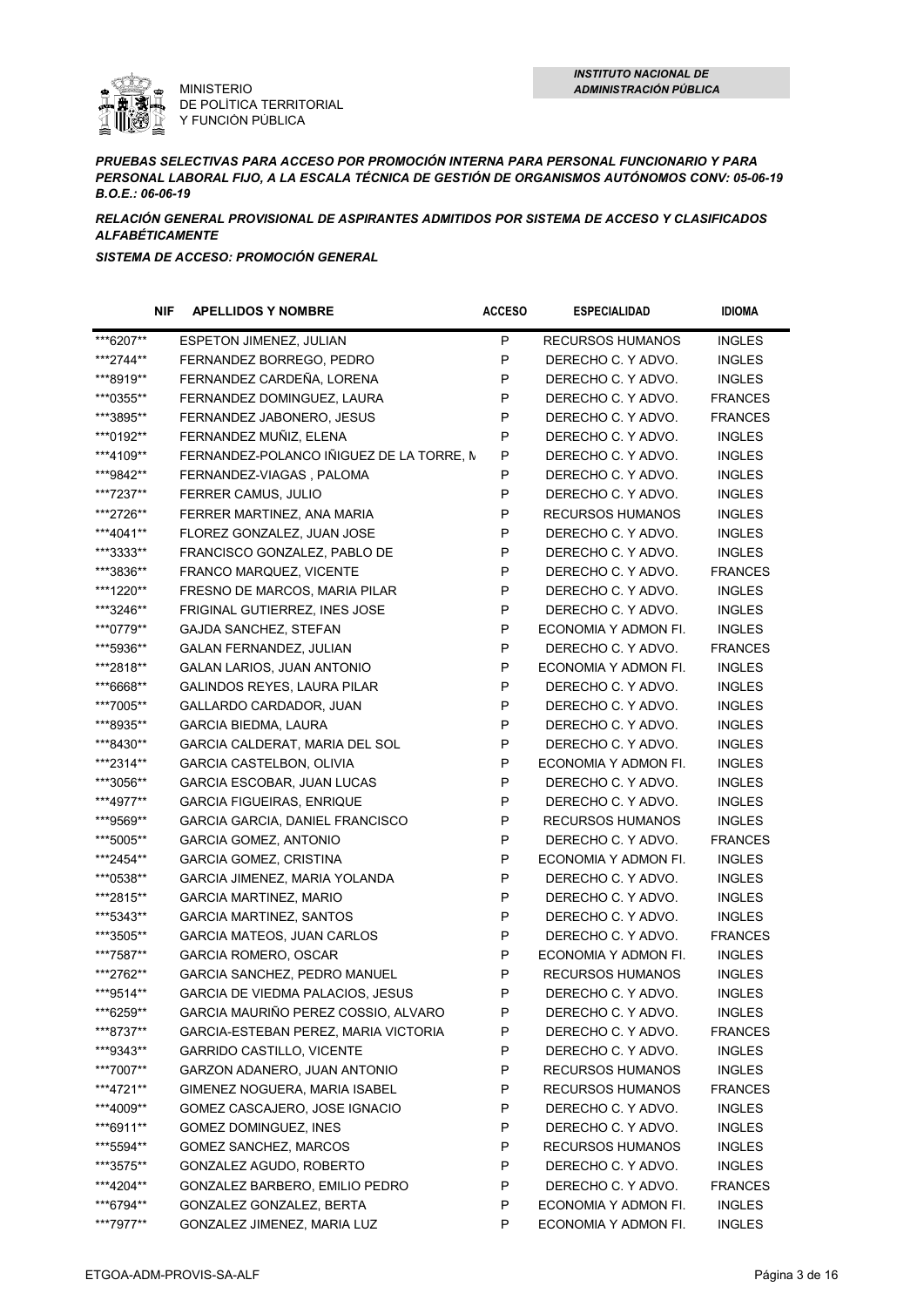

*PRUEBAS SELECTIVAS PARA ACCESO POR PROMOCIÓN INTERNA PARA PERSONAL FUNCIONARIO Y PARA PERSONAL LABORAL FIJO, A LA ESCALA TÉCNICA DE GESTIÓN DE ORGANISMOS AUTÓNOMOS CONV: 05-06-19 B.O.E.: 06-06-19*

*RELACIÓN GENERAL PROVISIONAL DE ASPIRANTES ADMITIDOS POR SISTEMA DE ACCESO Y CLASIFICADOS ALFABÉTICAMENTE*

| <b>NIF</b> | <b>APELLIDOS Y NOMBRE</b>            | <b>ACCESO</b> | <b>ESPECIALIDAD</b>     | <b>IDIOMA</b>  |
|------------|--------------------------------------|---------------|-------------------------|----------------|
| ***6539**  | GONZALEZ LAZARO, ROCIO               | P             | DERECHO C. Y ADVO.      | <b>INGLES</b>  |
| ***8743**  | GONZALEZ LLAMAZARES, SUSANA          | P             | DERECHO C. Y ADVO.      | <b>INGLES</b>  |
| ***2202**  | GONZALEZ MATEOS, NOHEMI              | P             | ECONOMIA Y ADMON FI.    | <b>INGLES</b>  |
| ***9169**  | <b>GONZALEZ PEREZ, ABEL</b>          | $\mathsf{P}$  | DERECHO C. Y ADVO.      | <b>INGLES</b>  |
| ***6171**  | GONZALEZ VIDAL, LUCIA                | $\mathsf{P}$  | DERECHO C. Y ADVO.      | <b>INGLES</b>  |
| ***6115**  | GONZALEZ DEL VALLE, MARIA DEL CARMEN | P             | DERECHO C. Y ADVO.      | <b>FRANCES</b> |
| ***6983**  | GRAU FERNANDEZ, MARTA                | P             | <b>RECURSOS HUMANOS</b> | <b>INGLES</b>  |
| ***4324**  | GREDILLA MOLINERO, MARIA             | P             | DERECHO C. Y ADVO.      | <b>FRANCES</b> |
| ***2924**  | GUARDADO CABEZA, JUAN JOSE           | P             | DERECHO C. Y ADVO.      | <b>INGLES</b>  |
| ***1001**  | GUARDO PEREZ, ANA ISABEL             | P             | DERECHO C. Y ADVO.      | <b>INGLES</b>  |
| ***9087**  | <b>GUIJO ORTEGA, MANUEL</b>          | P             | DERECHO C. Y ADVO.      | <b>INGLES</b>  |
| ***5185**  | GUTIERREZ MERINO, AGUSTIN            | P             | DERECHO C. Y ADVO.      | <b>INGLES</b>  |
| ***5617**  | HERNANDEZ FERNANDEZ, MAYLENIS        | P             | DERECHO C. Y ADVO.      | <b>INGLES</b>  |
| ***5246**  | HERNANDEZ PEREZ, ANTONIO             | P             | DERECHO C. Y ADVO.      | <b>INGLES</b>  |
| ***6736**  | HERNANDEZ VERGARA, ADELA             | P             | DERECHO C. Y ADVO.      | <b>INGLES</b>  |
| ***5769**  | HERNANDO ZARZALEJOS, M. CRISTINA     | P             | DERECHO C. Y ADVO.      | <b>INGLES</b>  |
| ***9730**  | HERRADA GONZALEZ, JOSE ALBERTO       | P             | DERECHO C. Y ADVO.      | <b>INGLES</b>  |
| ***2051**  | HORTAS FERNANDEZ, MARGARITA          | P             | DERECHO C. Y ADVO.      | <b>INGLES</b>  |
| ***9536**  | HOYO MARTINEZ DE LAGRAN, RUBEN DEL   | P             | DERECHO C. Y ADVO.      | <b>INGLES</b>  |
| ***2816**  | HUERTA PRIETO, RAFAEL EDUARDO        | P             | DERECHO C. Y ADVO.      | <b>INGLES</b>  |
| ***1988**  | HUMMER SOTO, MARIA                   | P             | DERECHO C. Y ADVO.      | <b>INGLES</b>  |
| ***2026**  | HURTADO GARCIA, PAULA                | P             | DERECHO C. Y ADVO.      | <b>INGLES</b>  |
| ***1500**  | IGNACIO LOPEZ, LAURA                 | P             | DERECHO C. Y ADVO.      | <b>INGLES</b>  |
| ***0868**  | JIMENEZ DELGADO, JOSE MARIA          | P             | DERECHO C. Y ADVO.      | <b>FRANCES</b> |
| ***6478**  | JIMENEZ MARQUEZ, NURIA               | P             | DERECHO C. Y ADVO.      | <b>INGLES</b>  |
| ***6929**  | JIMENEZ MARTIN-ORTEGA, BEATRIZ       | P             | DERECHO C. Y ADVO.      | <b>INGLES</b>  |
| ***8770**  | JUAN MIRA, JOSE MARIA                | $\mathsf{P}$  | DERECHO C. Y ADVO.      | <b>INGLES</b>  |
| ***2695**  | JUAREZ GOMEZ, BARBARA                | $\sf P$       | DERECHO C. Y ADVO.      | <b>INGLES</b>  |
| ***8435**  | JUNOY PINTOS, ROBERTO                | $\sf P$       | DERECHO C. Y ADVO.      | <b>INGLES</b>  |
| ***6948**  | JUST SIBAJAS, JUAN JOSE              | $\sf P$       | DERECHO C. Y ADVO.      | <b>FRANCES</b> |
| ***4461**  | LAGO COUTO, JORGE                    | $\sf P$       | DERECHO C. Y ADVO.      | <b>INGLES</b>  |
| ***6117**  | LAGO RODRIGUEZ, RAMON                | $\sf P$       | DERECHO C. Y ADVO.      | <b>INGLES</b>  |
| ***7669**  | LAGO VILAR, ELENA                    | $\sf P$       | DERECHO C. Y ADVO.      | <b>INGLES</b>  |
| ***4733**  | LAGUNA GARCIA-NAVAS, MARIA ESTHER    | P             | DERECHO C. Y ADVO.      | <b>INGLES</b>  |
| ***3732**  | LATORRE SANCHEZ, TERESA              | P             | DERECHO C. Y ADVO.      | <b>INGLES</b>  |
| ***6458**  | LEAL MORILLO, ROSA MARIA             | P             | DERECHO C. Y ADVO.      | <b>INGLES</b>  |
| ***6290**  | LEBRON GUERRERO, MARIA JOSE          | P             | DERECHO C. Y ADVO.      | <b>INGLES</b>  |
| ***7794**  | LEZA FERNANDEZ, IRENE                | P             | DERECHO C. Y ADVO.      | <b>INGLES</b>  |
| ***0975**  | LICERAS VALLINA, SUSANA              | P             | DERECHO C. Y ADVO.      | <b>FRANCES</b> |
| ***6995**  | LIMIA GARCIA, ESPERANZA              | P             | <b>RECURSOS HUMANOS</b> | <b>FRANCES</b> |
| ***5686**  | LLERENA IGLESIAS, RUBEN              | P             | DERECHO C. Y ADVO.      | <b>INGLES</b>  |
| ***6721**  | LOPEZ BERNAL, SERGIO                 | P             | DERECHO C. Y ADVO.      | <b>INGLES</b>  |
| ***9905**  | LOPEZ CABALEIRO, MARIA DOLORES       | P             | DERECHO C. Y ADVO.      | <b>INGLES</b>  |
| ***6635**  | LOPEZ CACERES, BEATRIZ               | P             | DERECHO C. Y ADVO.      | <b>INGLES</b>  |
| ***2990**  | LOPEZ CALVO, SARA                    | P             | DERECHO C. Y ADVO.      | <b>INGLES</b>  |
| ***7634**  | LOPEZ FERNANDEZ, MARTA               | P             | DERECHO C. Y ADVO.      | <b>INGLES</b>  |
| ***8842**  | LOPEZ FLECHA, MARIA DEL CARMEN       | P             | DERECHO C. Y ADVO.      | <b>FRANCES</b> |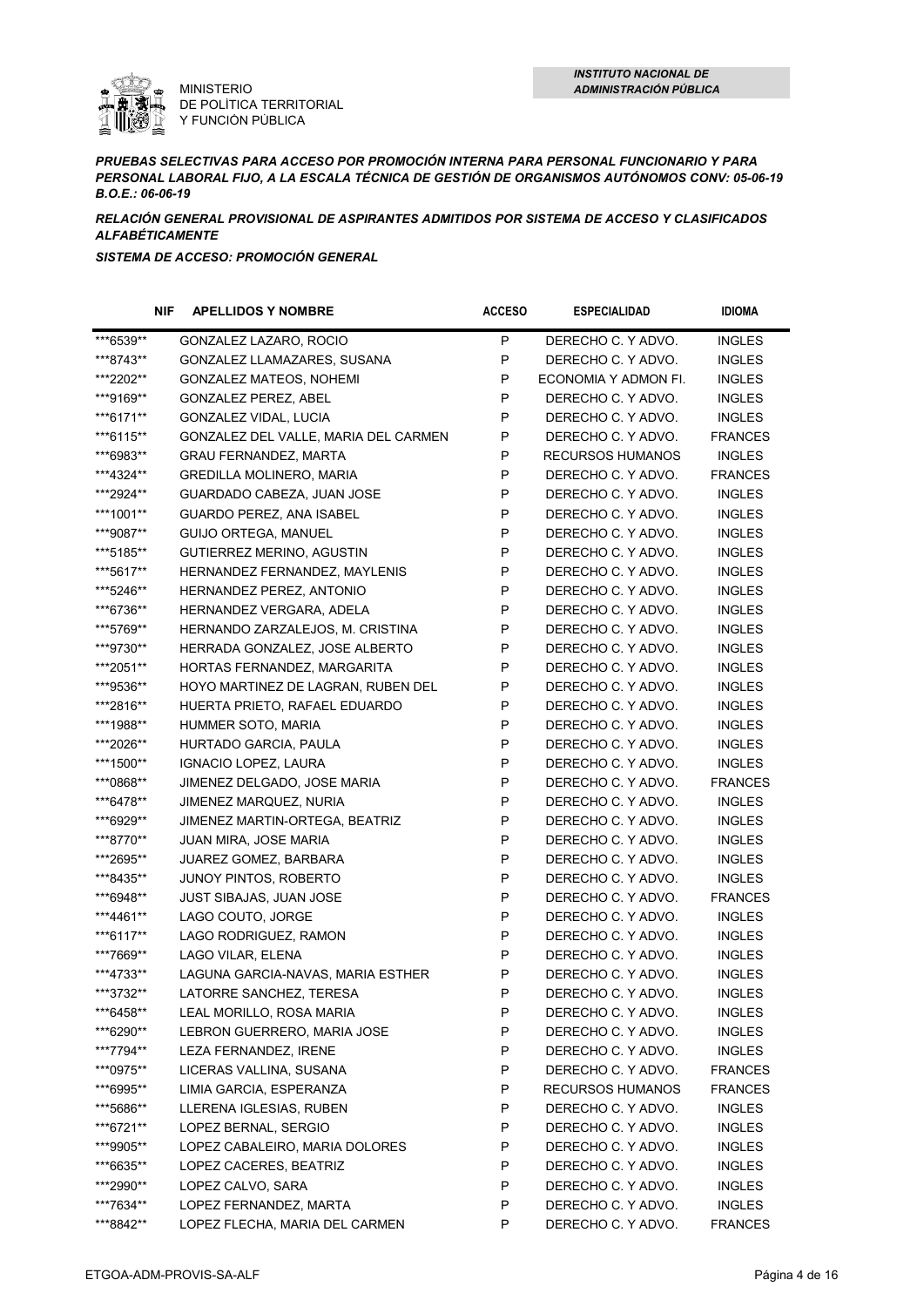

*PRUEBAS SELECTIVAS PARA ACCESO POR PROMOCIÓN INTERNA PARA PERSONAL FUNCIONARIO Y PARA PERSONAL LABORAL FIJO, A LA ESCALA TÉCNICA DE GESTIÓN DE ORGANISMOS AUTÓNOMOS CONV: 05-06-19 B.O.E.: 06-06-19*

*RELACIÓN GENERAL PROVISIONAL DE ASPIRANTES ADMITIDOS POR SISTEMA DE ACCESO Y CLASIFICADOS ALFABÉTICAMENTE*

| <b>NIF</b> | <b>APELLIDOS Y NOMBRE</b>             | <b>ACCESO</b> | <b>ESPECIALIDAD</b>     | <b>IDIOMA</b>  |
|------------|---------------------------------------|---------------|-------------------------|----------------|
| ***6944**  | LOPEZ GONZALEZ, FRANCISCO             | P             | DERECHO C. Y ADVO.      | <b>INGLES</b>  |
| ***7946**  | LOPEZ PEREZ, JUAN JOSE                | $\sf P$       | DERECHO C. Y ADVO.      | <b>FRANCES</b> |
| ***9240**  | LOPEZ PINAR, ELENA ATENEA             | P             | DERECHO C. Y ADVO.      | <b>INGLES</b>  |
| ***7962**  | LOPEZ RUIZ, MIGUEL ANGEL              | P             | ECONOMIA Y ADMON FI.    | <b>INGLES</b>  |
| ***9458**  | LOPEZ UREÑA, JAVIER IGNACIO           | P             | DERECHO C. Y ADVO.      | <b>FRANCES</b> |
| ***4722**  | LORENZO ROMO, MARIA DE GRACIA         | P             | DERECHO C. Y ADVO.      | <b>INGLES</b>  |
| ***6361**  | LORENZO ROMO, MARIA DEL CARMEN        | P             | DERECHO C. Y ADVO.      | <b>INGLES</b>  |
| ***4066**  | LORENZO TOLEDO, MIGUEL ANGEL          | P             | DERECHO C. Y ADVO.      | <b>FRANCES</b> |
| ***2202**  | LUNA DE LOS SANTOS, PAULA CRISTINA    | P             | DERECHO C. Y ADVO.      | <b>INGLES</b>  |
| ***6659**  | MAESO GARCIA, ARANZAZU                | P             | DERECHO C. Y ADVO.      | <b>INGLES</b>  |
| ***7822**  | MAICAS SERRANO, ANA ISABEL            | P             | <b>RECURSOS HUMANOS</b> | <b>INGLES</b>  |
| ***2107**  | MANASRAH ROBLES, YASMIN               | P             | DERECHO C. Y ADVO.      | <b>INGLES</b>  |
| ***0626**  | MANZANO CANO, SILVIA                  | P             | DERECHO C. Y ADVO.      | <b>INGLES</b>  |
| ***4803**  | MARCELLO FERNANDEZ, MARIA LOURDES     | P             | <b>RECURSOS HUMANOS</b> | <b>INGLES</b>  |
| ***6593**  | MARTIN ARGÜELLO, MARIA DEL CARMEN     | P             | DERECHO C. Y ADVO.      | <b>INGLES</b>  |
| ***4508**  | MARTIN ARNESTO, JUAN MAGIN            | P             | DERECHO C. Y ADVO.      | <b>INGLES</b>  |
| ***1877**  | MARTIN CAMARGO, JESUS ALBERTO         | P             | DERECHO C. Y ADVO.      | <b>INGLES</b>  |
| ***7746**  | MARTIN GARCIA, JUAN IGNACIO           | P             | DERECHO C. Y ADVO.      | <b>INGLES</b>  |
| ***3530**  | MARTIN MARTIN, ALFONSO                | P             | ECONOMIA Y ADMON FI.    | <b>INGLES</b>  |
| ***5020**  | MARTIN MEDIAVILLA, JOSE LUIS          | P             | DERECHO C. Y ADVO.      | <b>FRANCES</b> |
| ***3813**  | MARTIN MOLINA, ALEXANDRA              | P             | DERECHO C. Y ADVO.      | <b>INGLES</b>  |
| ***2325**  | MARTIN MUÑOZ, M. LUISA                | P             | DERECHO C. Y ADVO.      | <b>INGLES</b>  |
| ***1894**  | MARTIN MUÑOZ, NOEMI                   | P             | DERECHO C. Y ADVO.      | <b>INGLES</b>  |
| ***1048**  | MARTIN NAVAIS, EMILIO PABLO           | P             | DERECHO C. Y ADVO.      | <b>INGLES</b>  |
| ***9537**  | MARTINEZ CANOVAS, SUSANA ARACELI      | P             | DERECHO C. Y ADVO.      | <b>INGLES</b>  |
| ***4587**  | MARTINEZ COLINO, ANA ISABEL           | P             | DERECHO C. Y ADVO.      | <b>INGLES</b>  |
| ***8924**  | MARTINEZ GIL, PEDRO ELIAS             | P             | DERECHO C. Y ADVO.      | <b>INGLES</b>  |
| ***4059**  | MARTINEZ LOPEZ, ANTOLINA              | P             | DERECHO C. Y ADVO.      | <b>FRANCES</b> |
| ***1372**  | MARTINEZ PEREZ, MARIA ADORACION       | P             | DERECHO C. Y ADVO.      | <b>INGLES</b>  |
| ***1903**  | MARTINEZ TAVIO, VICTOR                | P             | DERECHO C. Y ADVO.      | <b>INGLES</b>  |
| ***4639**  | MARTINEZ DE KOBBE, CAROLINA           | P             | DERECHO C. Y ADVO.      | <b>INGLES</b>  |
| ***6011**  | MARTINEZ-ATIENZA RODRIGO, MARIA PILAR | P             | DERECHO C. Y ADVO.      | <b>INGLES</b>  |
| ***3527**  | MASA TIMON, PABLO                     | P             | DERECHO C. Y ADVO.      | <b>INGLES</b>  |
| ***3531**  | MATEOS ARIAS, SARAY                   | P             | DERECHO C. Y ADVO.      | <b>INGLES</b>  |
| ***5199**  | MATEOS CIRIA, ELENA                   | P             | DERECHO C. Y ADVO.      | <b>INGLES</b>  |
| ***4413**  | MATEU GONZALEZ, MIGUEL                | P             | DERECHO C. Y ADVO.      | <b>INGLES</b>  |
| ***0774**  | MAYA FERNANDEZ, JOSE MIGUEL DE        | P             | DERECHO C. Y ADVO.      | <b>INGLES</b>  |
| ***5376**  | MEDINA HIGES, JULIO                   | P             | DERECHO C. Y ADVO.      | <b>INGLES</b>  |
| ***1474**  | MELENDEZ LOPEZ, PATRICIA              | P             | DERECHO C. Y ADVO.      | <b>INGLES</b>  |
| ***3018**  | MELERO SERRANO, IÑIGO                 | P             | DERECHO C. Y ADVO.      | <b>INGLES</b>  |
| ***5830**  | MENDEZ PEREZ, MONICA                  | P             | DERECHO C. Y ADVO.      | <b>INGLES</b>  |
| ***6799**  | MIGUEL MORCILLO, MARIA SOLEDAD        | P             | DERECHO C. Y ADVO.      | <b>INGLES</b>  |
| ***5301**  | MOJON REQUEJO, JESUS ANGEL            | P             | RECURSOS HUMANOS        | <b>INGLES</b>  |
| ***7714**  | <b>MOLERO MENA, CARLOS</b>            | P             | DERECHO C. Y ADVO.      | <b>INGLES</b>  |
| ***7674**  | MOLINA PEREZ, RAFAEL                  | P             | DERECHO C. Y ADVO.      | <b>INGLES</b>  |
| ***7563**  | MONDEJAR ALBADALEJO, ANTONIO          | P             | <b>RECURSOS HUMANOS</b> | <b>INGLES</b>  |
| ***0371**  | MONTERO CABRERA, JUAN BOSCO           | P             | DERECHO C. Y ADVO.      | <b>INGLES</b>  |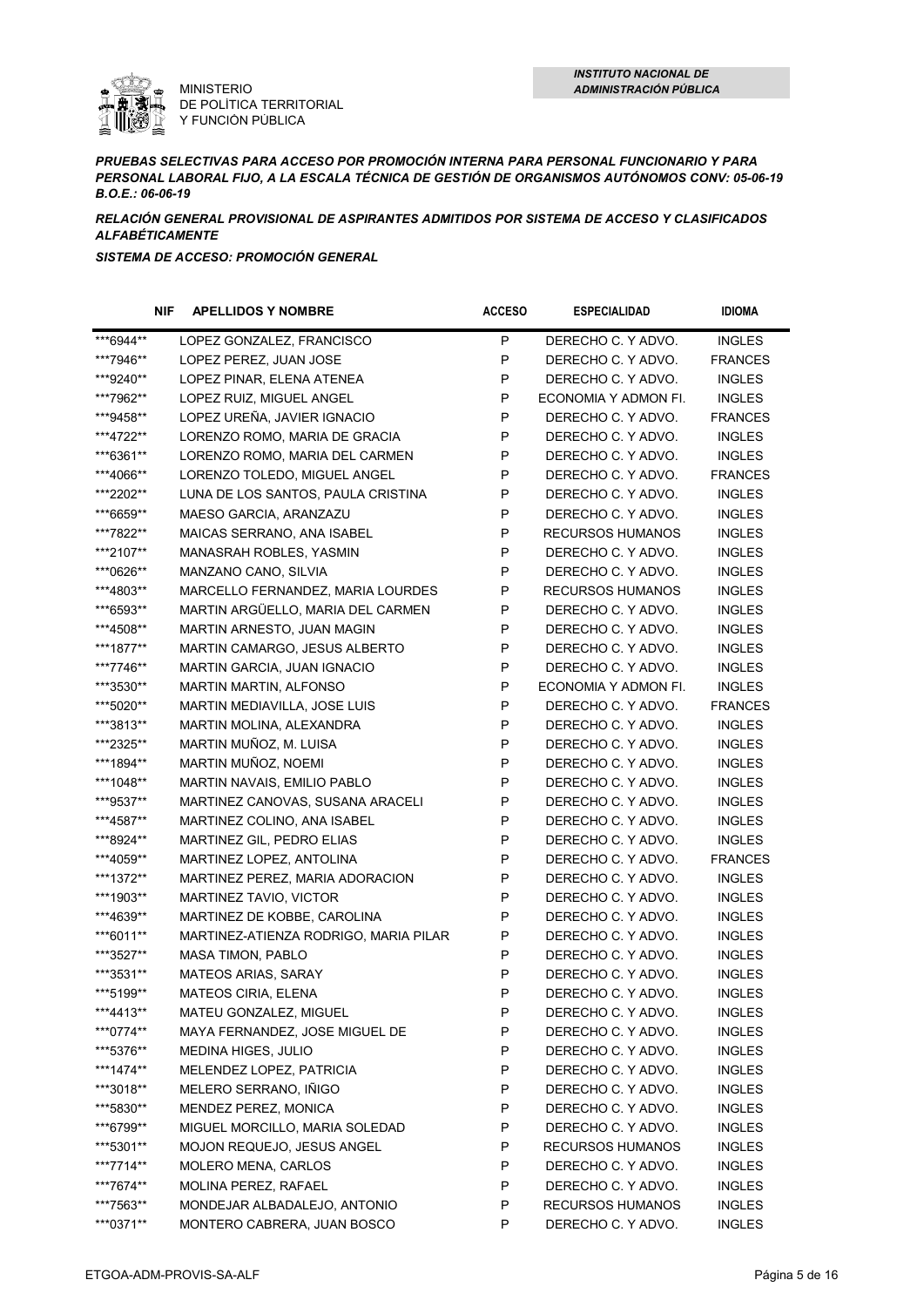

*PRUEBAS SELECTIVAS PARA ACCESO POR PROMOCIÓN INTERNA PARA PERSONAL FUNCIONARIO Y PARA PERSONAL LABORAL FIJO, A LA ESCALA TÉCNICA DE GESTIÓN DE ORGANISMOS AUTÓNOMOS CONV: 05-06-19 B.O.E.: 06-06-19*

*RELACIÓN GENERAL PROVISIONAL DE ASPIRANTES ADMITIDOS POR SISTEMA DE ACCESO Y CLASIFICADOS ALFABÉTICAMENTE*

| <b>NIF</b> | <b>APELLIDOS Y NOMBRE</b>        | <b>ACCESO</b> | <b>ESPECIALIDAD</b>     | <b>IDIOMA</b>  |
|------------|----------------------------------|---------------|-------------------------|----------------|
| ***6453**  | MONTERO PLATA, MARIA CARMEN      | P             | DERECHO C. Y ADVO.      | <b>INGLES</b>  |
| ***9358**  | MONTERO REY, MANUEL FERNANDO     | P             | DERECHO C. Y ADVO.      | <b>INGLES</b>  |
| ***7541**  | MORENA DEL OLMO, DANIEL DE LA    | $\mathsf{P}$  | DERECHO C. Y ADVO.      | <b>INGLES</b>  |
| ***5803**  | MORENO BENITEZ, NATALIA          | $\mathsf{P}$  | DERECHO C. Y ADVO.      | <b>INGLES</b>  |
| ***4046**  | MORENO CIPITRIA, SARA RUTH       | P             | DERECHO C. Y ADVO.      | <b>INGLES</b>  |
| ***5007**  | MUÑECAS HERRERAS, CARLOS JAVIER  | P             | DERECHO C. Y ADVO.      | <b>INGLES</b>  |
| ***0231**  | MUÑOZ ALFARO, ANA MARIA          | P             | <b>RECURSOS HUMANOS</b> | <b>FRANCES</b> |
| ***2718**  | MUÑOZ-REJA HERRERO, CRISTINA     | P             | ECONOMIA Y ADMON FI.    | <b>INGLES</b>  |
| ***2809**  | NAVARRO PEREZ, LUIS              | P             | DERECHO C. Y ADVO.      | <b>INGLES</b>  |
| ***7444**  | NAVARRO PRECIADO, MARTA          | P             | DERECHO C. Y ADVO.      | <b>INGLES</b>  |
| ***6710**  | NICOLAS FERNANDEZ, MARIA CARIDAD | P             | <b>RECURSOS HUMANOS</b> | <b>INGLES</b>  |
| ***4938**  | NIETO ROY, MARIA YOLANDA         | P             | DERECHO C. Y ADVO.      | <b>FRANCES</b> |
| ***0974**  | NIETO DE LA FUENTE, MARTINA      | P             | DERECHO C. Y ADVO.      | <b>INGLES</b>  |
| ***4785**  | NOVOA VAZQUEZ, ANA               | P             | DERECHO C. Y ADVO.      | <b>INGLES</b>  |
| ***2225**  | NUÑEZ GARCIA, RODRIGO            | P             | DERECHO C. Y ADVO.      | <b>INGLES</b>  |
| ***0314**  | NUÑEZ QUILON, DAVID              | P             | DERECHO C. Y ADVO.      | <b>INGLES</b>  |
| ***5114**  | NUÑEZ SEGOVIA, FRANCISCO JAVIER  | P             | DERECHO C. Y ADVO.      | <b>INGLES</b>  |
| ***3001**  | OLMO LOPEZ, CARLOS               | P             | DERECHO C. Y ADVO.      | <b>INGLES</b>  |
| ***9232**  | OLMO VELA, SILVIA DEL            | P             | DERECHO C. Y ADVO.      | <b>INGLES</b>  |
| ***8538**  | ORVIZ IBAÑEZ, MARTA              | P             | DERECHO C. Y ADVO.      | <b>INGLES</b>  |
| ***8391**  | PACHECO DELGADO, REBECA          | P             | DERECHO C. Y ADVO.      | <b>FRANCES</b> |
| ***8304**  | PALAO SAEZ, JUAN CARLOS          | P             | ECONOMIA Y ADMON FI.    | <b>INGLES</b>  |
| ***9158**  | PARAMAS GONZALEZ, JUAN PABLO     | P             | DERECHO C. Y ADVO.      | <b>INGLES</b>  |
| ***6094**  | PARDINILLA ORTIN, SONIA MARIA    | P             | DERECHO C. Y ADVO.      | <b>FRANCES</b> |
| ***6907**  | PAREDES FREIRE, ANGEL            | P             | DERECHO C. Y ADVO.      | <b>INGLES</b>  |
| ***2547**  | PAREDES HERRERA, ROSA MARIA      | P             | DERECHO C. Y ADVO.      | <b>INGLES</b>  |
| ***4210**  | PASTOR BARROS, MANUEL            | P             | DERECHO C. Y ADVO.      | <b>INGLES</b>  |
| ***1598**  | PATIÑO VERA, FABIAN              | P             | DERECHO C. Y ADVO.      | <b>FRANCES</b> |
| ***5114**  | PEDROS TOMAS, FERNANDO ENRIQUE   | P             | DERECHO C. Y ADVO.      | <b>INGLES</b>  |
| ***8474**  | PEÑALBA MARTINEZ, VICENTE        | P             | DERECHO C. Y ADVO.      | <b>FRANCES</b> |
| ***9202**  | PEREIRO PIÑON, RAIMUNDO JAVIER   | $\mathsf{P}$  | DERECHO C. Y ADVO.      | <b>INGLES</b>  |
| ***7324**  | PEREZ BAYON, MONICA              | $\sf P$       | DERECHO C. Y ADVO.      | <b>FRANCES</b> |
| ***3078**  | PEREZ HERNANDEZ, SANTIAGO        | $\sf P$       | DERECHO C. Y ADVO.      | <b>INGLES</b>  |
| ***4815**  | PEREZ MORENO, MARIA ROSA         | P             | DERECHO C. Y ADVO.      | <b>INGLES</b>  |
| ***0686**  | PERIZ TOYAS, ELIAN               | P             | DERECHO C. Y ADVO.      | <b>INGLES</b>  |
| ***5151**  | PERO-SANZ GONZALEZ, DANIEL       | P             | DERECHO C. Y ADVO.      | <b>INGLES</b>  |
| ***0298**  | PINEDA PEREZ, MARIA              | P             | DERECHO C. Y ADVO.      | <b>INGLES</b>  |
| ***8975**  | PLANELLES CARAZO, MARIANO        | P             | DERECHO C. Y ADVO.      | <b>INGLES</b>  |
| ***1311**  | POMBO TATO, MARIA CARMEN         | P             | DERECHO C. Y ADVO.      | <b>INGLES</b>  |
| ***7061**  | PONZ CHARRE, LUIS ANDRES         | P             | DERECHO C. Y ADVO.      | <b>FRANCES</b> |
| ***7529**  | PORTO ALVAREZ, CAMILA MARGARITA  | P             | DERECHO C. Y ADVO.      | <b>INGLES</b>  |
| ***6657**  | PRADO MARTINEZ, MARIA DEL MAR DE | P             | DERECHO C. Y ADVO.      | <b>INGLES</b>  |
| ***9128**  | PUENTE FERNANDEZ, JOSE MANUEL    | P             | DERECHO C. Y ADVO.      | <b>INGLES</b>  |
| ***8892**  | QUILES MUÑOZ, JOSE VICENTE       | P             | DERECHO C. Y ADVO.      | <b>INGLES</b>  |
| ***4631**  | QUINTANA MARTINEZ, IVAN          | P             | DERECHO C. Y ADVO.      | <b>INGLES</b>  |
| ***4293**  | RAMOS LOPEZ, PATRICIA            | P             | DERECHO C. Y ADVO.      | <b>FRANCES</b> |
| ***2062**  | REGUEIRO SOLETO, MARIA BELEN     | P             | <b>RECURSOS HUMANOS</b> | <b>INGLES</b>  |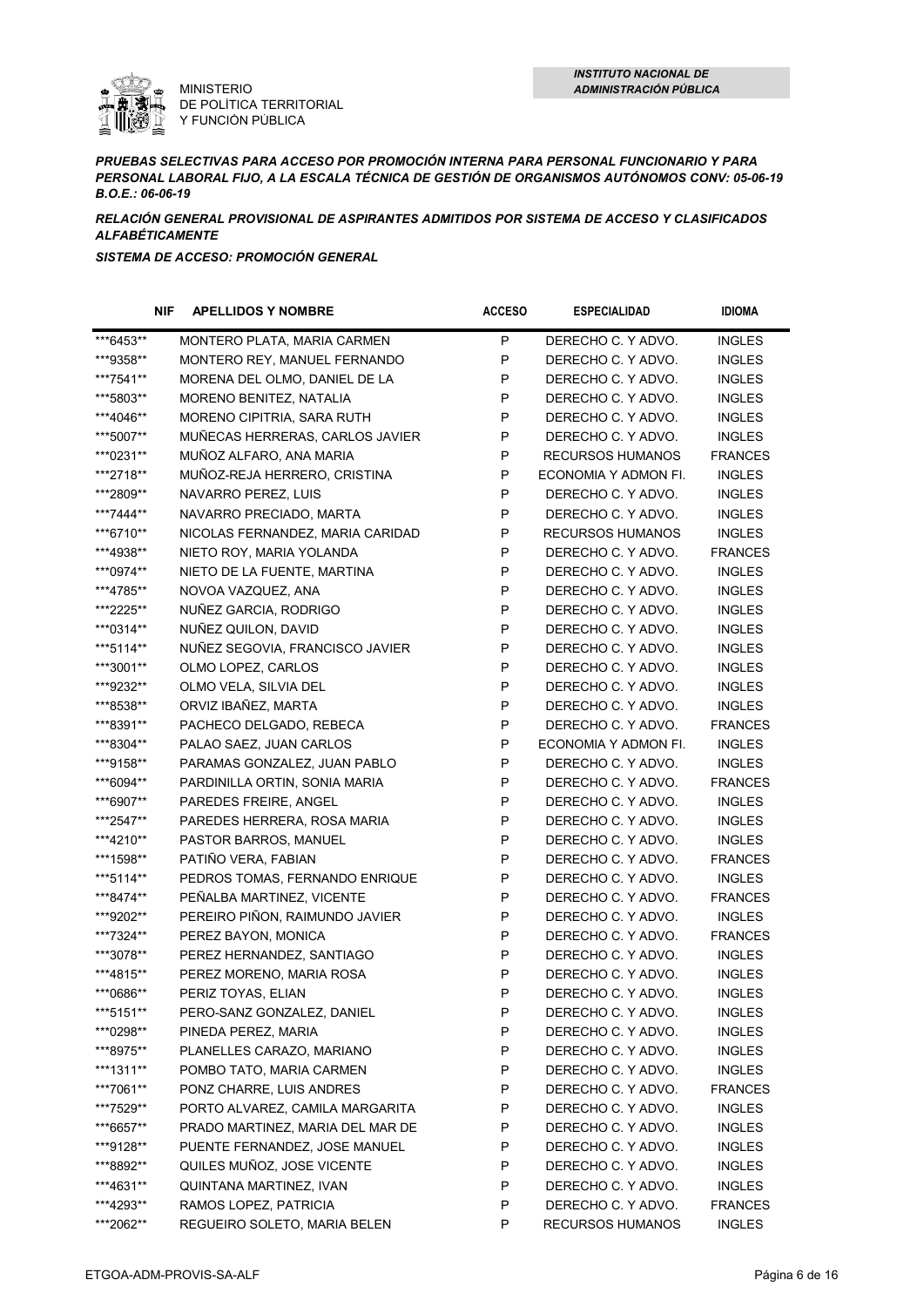

*PRUEBAS SELECTIVAS PARA ACCESO POR PROMOCIÓN INTERNA PARA PERSONAL FUNCIONARIO Y PARA PERSONAL LABORAL FIJO, A LA ESCALA TÉCNICA DE GESTIÓN DE ORGANISMOS AUTÓNOMOS CONV: 05-06-19 B.O.E.: 06-06-19*

*RELACIÓN GENERAL PROVISIONAL DE ASPIRANTES ADMITIDOS POR SISTEMA DE ACCESO Y CLASIFICADOS ALFABÉTICAMENTE*

| <b>NIF</b> | <b>APELLIDOS Y NOMBRE</b>                | <b>ACCESO</b> | <b>ESPECIALIDAD</b>     | <b>IDIOMA</b>  |
|------------|------------------------------------------|---------------|-------------------------|----------------|
| ***6300**  | RIAZA PEÑA, DAVID                        | P             | DERECHO C. Y ADVO.      | <b>INGLES</b>  |
| ***4985**  | RIVAS OTERO, AURORA                      | P             | DERECHO C. Y ADVO.      | <b>INGLES</b>  |
| ***9474**  | RIVERA MARTIN, RAFAEL                    | P             | DERECHO C. Y ADVO.      | <b>INGLES</b>  |
| ***2080**  | RIVERA MATA, FRANCISCO MIGUEL            | P             | DERECHO C. Y ADVO.      | <b>FRANCES</b> |
| ***1698**  | ROBLEDILLO IZQUIERDO, M. NIEVES          | P             | DERECHO C. Y ADVO.      | <b>FRANCES</b> |
| ***2149**  | RODRIGUEZ ACOSTA, MIGUEL                 | P             | DERECHO C. Y ADVO.      | <b>INGLES</b>  |
| ***7185**  | RODRIGUEZ BOUZA, BENITO                  | P             | DERECHO C. Y ADVO.      | <b>INGLES</b>  |
| ***8501**  | RODRIGUEZ CAMARERO, AMANDA               | P             | DERECHO C. Y ADVO.      | <b>INGLES</b>  |
| ***6061**  | RODRIGUEZ CONTRERAS, MARIA JESUS         | P             | DERECHO C. Y ADVO.      | <b>INGLES</b>  |
| ***7177**  | RODRIGUEZ DIAZ, MARIA LUISA              | P             | DERECHO C. Y ADVO.      | <b>INGLES</b>  |
| ***7988**  | RODRIGUEZ DIEZ, SARA                     | P             | DERECHO C. Y ADVO.      | <b>INGLES</b>  |
| ***4663**  | RODRIGUEZ DURAN, JOSEFA                  | P             | DERECHO C. Y ADVO.      | <b>FRANCES</b> |
| ***1503**  | RODRIGUEZ FERNANDEZ, MANUEL IGNACIO      | P             | DERECHO C. Y ADVO.      | <b>INGLES</b>  |
| ***8708**  | RODRIGUEZ GOMEZ, LETICIA                 | P             | DERECHO C. Y ADVO.      | <b>INGLES</b>  |
| ***2365**  | RODRIGUEZ GONZALEZ, MARCOS               | $\sf P$       | ECONOMIA Y ADMON FI.    | <b>INGLES</b>  |
| ***3753**  | RODRIGUEZ LOPEZ, FERNANDO                | P             | DERECHO C. Y ADVO.      | <b>INGLES</b>  |
| ***4085**  | RODRIGUEZ LOPEZ, JOSE LUIS               | $\sf P$       | DERECHO C. Y ADVO.      | <b>FRANCES</b> |
| ***2702**  | RODRIGUEZ LOPEZ, PAULA                   | P             | DERECHO C. Y ADVO.      | <b>INGLES</b>  |
| ***2712**  | RODRIGUEZ MARTINEZ, MARIA DE LOS ANGELES | P             | DERECHO C. Y ADVO.      | <b>INGLES</b>  |
| ***8398**  | RODRIGUEZ MEDIAVILLA, MAR                | P             | DERECHO C. Y ADVO.      | <b>INGLES</b>  |
| ***2471**  | ROLDAN USERO, ANTONIO LUIS               | P             | DERECHO C. Y ADVO.      | <b>INGLES</b>  |
| ***2057**  | ROMERO GOMEZ, PABLO JESUS                | P             | DERECHO C. Y ADVO.      | <b>INGLES</b>  |
| ***5321**  | ROMO FERNANDEZ, CLARA MARIA              | P             | DERECHO C. Y ADVO.      | <b>INGLES</b>  |
| ***2852**  | RUESGA JIMENEZ, MANUEL                   | P             | <b>RECURSOS HUMANOS</b> | <b>INGLES</b>  |
| ***6310**  | SAEZ GARCIA, ANTONIO                     | P             | DERECHO C. Y ADVO.      | <b>FRANCES</b> |
| ***7701**  | SALAS MONTEJO, MARIA ANGELA              | P             | <b>RECURSOS HUMANOS</b> | <b>INGLES</b>  |
| ***8396**  | SALVADOR GONZALEZ, MARTA                 | P             | DERECHO C. Y ADVO.      | <b>INGLES</b>  |
| ***9506**  | SANCHEZ ALVAREZ, ALBERTO                 | P             | DERECHO C. Y ADVO.      | <b>INGLES</b>  |
| ***9322**  | SANCHEZ BARREIRO, MARIA DEL CARMEN       | P             | RECURSOS HUMANOS        | <b>INGLES</b>  |
| ***3079**  | SANCHEZ DORRONSORO, MIGUEL MARIA         | P             | DERECHO C. Y ADVO.      | <b>INGLES</b>  |
| ***0465**  | SANCHEZ GARCIA, ALFONSO                  | $\sf P$       | <b>RECURSOS HUMANOS</b> | <b>FRANCES</b> |
| ***0711**  | SANCHEZ JIMENEZ, ANA ROSA                | P             | ECONOMIA Y ADMON FI.    | <b>FRANCES</b> |
| ***6023**  | SANCHEZ MARTINEZ, JOSE LUIS              | P             | DERECHO C. Y ADVO.      | <b>INGLES</b>  |
| ***5970**  | SANCHEZ SANCHEZ, VANESA                  | P             | DERECHO C. Y ADVO.      | <b>INGLES</b>  |
| ***7006**  | SANTERVAS GOMEZ, GABRIEL                 | P             | DERECHO C. Y ADVO.      | <b>INGLES</b>  |
| ***5451**  | SANTOS GONZALEZ, FRANCISCO JOSE          | P             | DERECHO C. Y ADVO.      | <b>INGLES</b>  |
| ***9009**  | SANTOS MARQUEZ, MIGUEL ANGEL             | P             | DERECHO C. Y ADVO.      | <b>INGLES</b>  |
| ***6689**  | SANTOS PINILLA, BEATRIZ                  | P             | DERECHO C. Y ADVO.      | <b>INGLES</b>  |
| ***8994**  | SARRIA MARTI, MIQUEL                     | P             | DERECHO C. Y ADVO.      | <b>INGLES</b>  |
| ***8441**  | SEGRELLES IRANZO, MARIOLA                | P             | DERECHO C. Y ADVO.      | <b>INGLES</b>  |
| ***7146**  | SEGURA MOYA, MANUEL                      | P             | DERECHO C. Y ADVO.      | <b>FRANCES</b> |
| ***1590**  | SEIJAS FERNANDEZ, GUADALUPE              | P             | DERECHO C. Y ADVO.      | <b>FRANCES</b> |
| ***7079**  | SEIJO MARTINEZ, IRIA                     | P             | ECONOMIA Y ADMON FI.    | <b>INGLES</b>  |
| ***4992**  | SERRANO ARCE, ELOY                       | P             | DERECHO C. Y ADVO.      | <b>INGLES</b>  |
| ***6642**  | SERRANO DUQUE, MARIA CRISTINA            | P             | ECONOMIA Y ADMON FI.    | <b>INGLES</b>  |
| ***5140**  | SERRANO MARTIN, MARIA                    | P             | DERECHO C. Y ADVO.      | <b>INGLES</b>  |
| ***1857**  | SIERRA MARTINEZ, MARIA TERESA            | P             | DERECHO C. Y ADVO.      | <b>INGLES</b>  |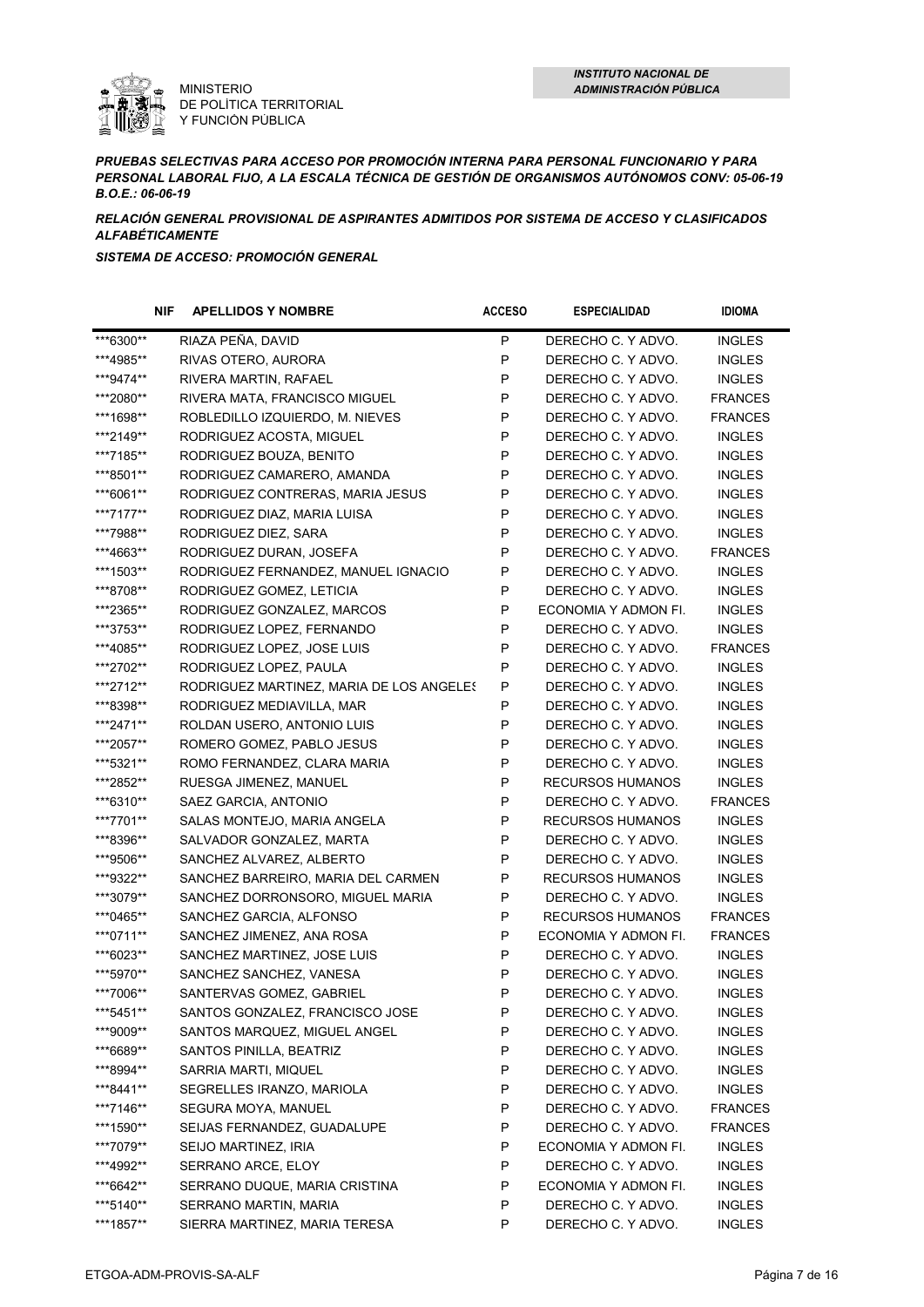

*PRUEBAS SELECTIVAS PARA ACCESO POR PROMOCIÓN INTERNA PARA PERSONAL FUNCIONARIO Y PARA PERSONAL LABORAL FIJO, A LA ESCALA TÉCNICA DE GESTIÓN DE ORGANISMOS AUTÓNOMOS CONV: 05-06-19 B.O.E.: 06-06-19*

*RELACIÓN GENERAL PROVISIONAL DE ASPIRANTES ADMITIDOS POR SISTEMA DE ACCESO Y CLASIFICADOS ALFABÉTICAMENTE*

| <b>NIF</b> | <b>APELLIDOS Y NOMBRE</b>         | <b>ACCESO</b> | <b>ESPECIALIDAD</b>     | <b>IDIOMA</b>  |
|------------|-----------------------------------|---------------|-------------------------|----------------|
| ***7487**  | SOBRADO PRIETO, DANIEL            | P             | DERECHO C. Y ADVO.      | <b>INGLES</b>  |
| ***9618**  | SOLANA GAZQUEZ, TOMAS MANUEL      | P             | DERECHO C. Y ADVO.      | <b>INGLES</b>  |
| ***3600**  | SOLIS ALONSO, DANIEL              | P             | DERECHO C. Y ADVO.      | <b>INGLES</b>  |
| ***1330**  | TABOADA MELLA, REGINA             | P             | DERECHO C. Y ADVO.      | <b>INGLES</b>  |
| ***4762**  | TABUEÑA CLUA, MARIA               | P             | DERECHO C. Y ADVO.      | <b>FRANCES</b> |
| ***8939**  | TARANCON RUIZ, CRISTINA           | P             | DERECHO C. Y ADVO.      | <b>INGLES</b>  |
| ***2244**  | TASCON TASCON, MARIA              | ${\sf P}$     | DERECHO C. Y ADVO.      | <b>INGLES</b>  |
| ***6350**  | TEJEDOR DE LA FUENTE, LAURA       | P             | DERECHO C. Y ADVO.      | <b>INGLES</b>  |
| ***2079**  | TESORO ROMAN, PILAR               | P             | DERECHO C. Y ADVO.      | <b>FRANCES</b> |
| ***4039**  | TOMAS AZORIN, SONIA               | P             | DERECHO C. Y ADVO.      | <b>INGLES</b>  |
| ***4999**  | TORRE ALONSO, SARA DE LA          | P             | DERECHO C. Y ADVO.      | <b>INGLES</b>  |
| ***2118**  | TORRE SAINZ, MARIA JOSE DE LA     | P             | DERECHO C. Y ADVO.      | <b>INGLES</b>  |
| ***2301**  | TOUZA ALARCON, DIANA              | P             | DERECHO C. Y ADVO.      | <b>INGLES</b>  |
| ***3617**  | TURIEL TURIEL, FRANCISCA          | P             | <b>RECURSOS HUMANOS</b> | <b>INGLES</b>  |
| ***8186**  | UREÑA MARTINEZ, JOSE              | P             | DERECHO C. Y ADVO.      | <b>FRANCES</b> |
| ***9331**  | VALTUEÑA SANZ, MARIA AMPARO       | P             | <b>RECURSOS HUMANOS</b> | <b>INGLES</b>  |
| ***9024**  | VALVERDE BLANCO, EVA MARIA        | P             | DERECHO C. Y ADVO.      | <b>INGLES</b>  |
| ***0790**  | VARGAS BARBA, FLORENCIO           | P             | ECONOMIA Y ADMON FI.    | <b>INGLES</b>  |
| ***8730**  | VARGAS CABEZUELO, SUSANA DE       | ${\sf P}$     | DERECHO C. Y ADVO.      | <b>INGLES</b>  |
| ***7642**  | VEGA GONZALEZ, MARIA JESUS        | P             | DERECHO C. Y ADVO.      | <b>FRANCES</b> |
| ***2629**  | VEIGA SACO, MARCOS                | P             | ECONOMIA Y ADMON FI.    | <b>INGLES</b>  |
| ***2216**  | <b>VELASCO GALICIA, ANDRES</b>    | P             | DERECHO C. Y ADVO.      | <b>INGLES</b>  |
| ***9689**  | VERA FERRAGUT, MARIA PILAR        | P             | <b>RECURSOS HUMANOS</b> | <b>INGLES</b>  |
| ***4699**  | VICENTE LUNA, DANIEL              | P             | DERECHO C. Y ADVO.      | <b>INGLES</b>  |
| ***1605**  | VICENTE MORENO, ELENA             | P             | DERECHO C. Y ADVO.      | <b>INGLES</b>  |
| ***2563**  | VICENTE SANCHEZ, ANA ISABEL       | P             | DERECHO C. Y ADVO.      | <b>INGLES</b>  |
| ***9848**  | VILLANUEVA PEÑALVER, MARIA TERESA | P             | DERECHO C. Y ADVO.      | <b>INGLES</b>  |
| ***6932**  | VIQUEIRA FERNANDEZ, FERNANDO      | P             | DERECHO C. Y ADVO.      | <b>INGLES</b>  |
| ***5651**  | VIVAR CAMPILLO, MARIA TERESA      | P             | DERECHO C. Y ADVO.      | <b>FRANCES</b> |
| ***4778**  | VIVERO SEGADO, MARIA CRISTINA     | P             | <b>RECURSOS HUMANOS</b> | <b>INGLES</b>  |
| ***1028**  | WANDOSELL AREVALO, ALVARO         | P             | DERECHO C. Y ADVO.      | <b>INGLES</b>  |
| ***5732**  | ZARATE SAIZ, OLGA                 | P             | DERECHO C. Y ADVO.      | <b>INGLES</b>  |
| ***7390**  | ZURDO ALVAREZ, FRANCISCO JAVIER   | P             | DERECHO C. Y ADVO.      | <b>INGLES</b>  |
| ***1021**  | ZURITA SUAREZ, MARIA JOSE         | P             | DERECHO C. Y ADVO.      | <b>FRANCES</b> |